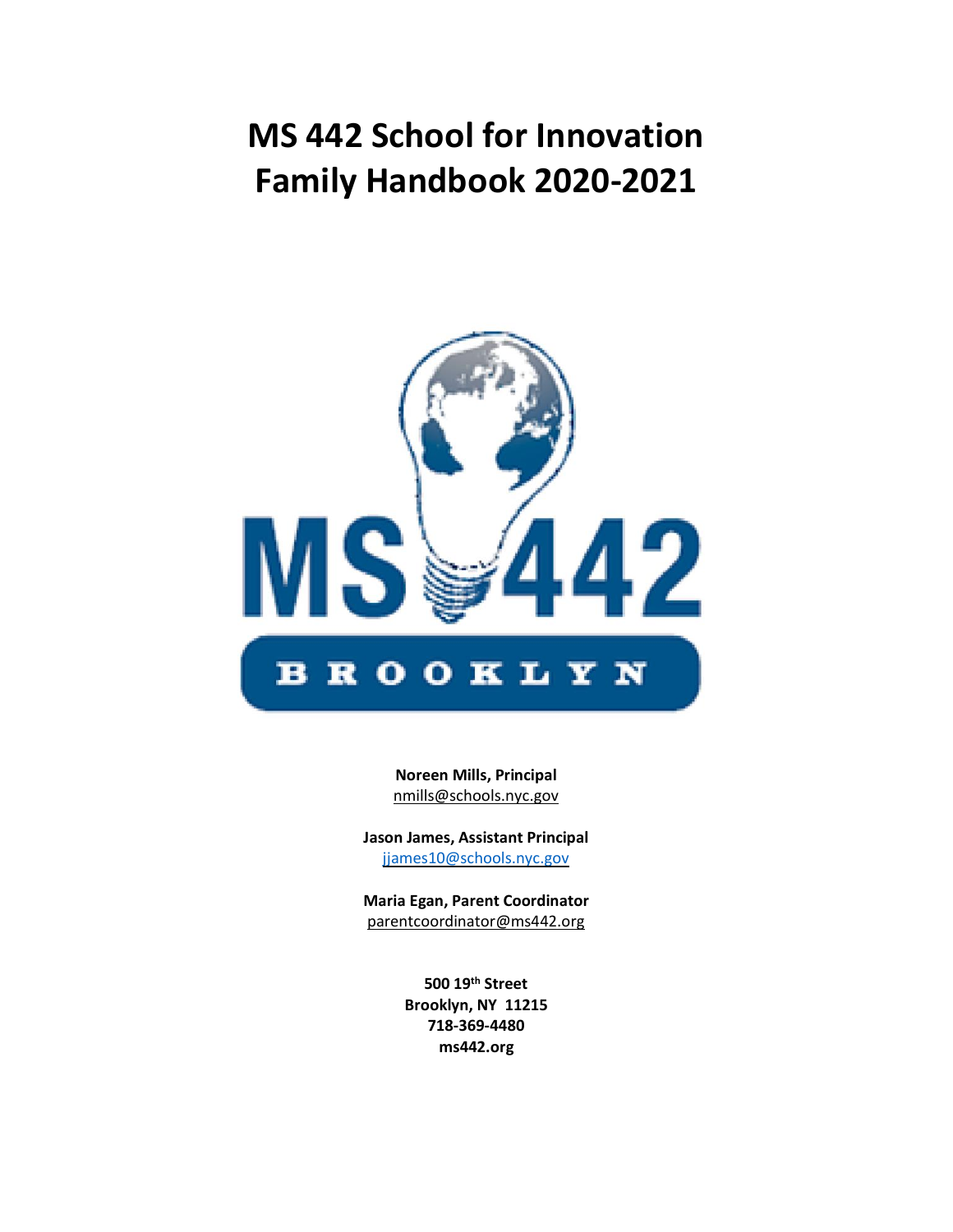# **INTRODUCTION & MISSION STATEMENT**

Welcome! This handbook contains information about school routines, policies, and programs at MS 442. We have included some information regarding COVID-19 protocols and procedures as we reopen school during this very unique time. You will receive more clarification about your child's school day and other COVID-19 protocols in the coming days and weeks. We hope it will be a helpful resource whether you are new to the MS 442 community or if you are a returning family.

If you have any questions, please reach out to Ms. Egan, our parent coordinator at [parentcoordinator@ms442.org](mailto:parentcoordinator@ms442.org) .

### **MS 442 Mission Statement**

*MS 442's mission is to empower globally conscious, critical thinkers for the 21st century.* 

*By providing interdisciplinary, project-based learning experiences and student mentorships, we offer our students opportunities to collaborate with others, and prepare them for college and success in future careers.*

Our educational philosophy is based on our beliefs that:

- The most meaningful and enduring learning occurs when students are able to apply their knowledge and skills to a real-world context.
- Student success is dependent upon the communication and collaboration between home and school.
- Ongoing assessment, reflection, and goal setting allow educators to tailor responsive instruction to meet diverse student needs.
- Co-curricular and extracurricular activities for middle school students must balance the academic and social-emotional needs of adolescent learners.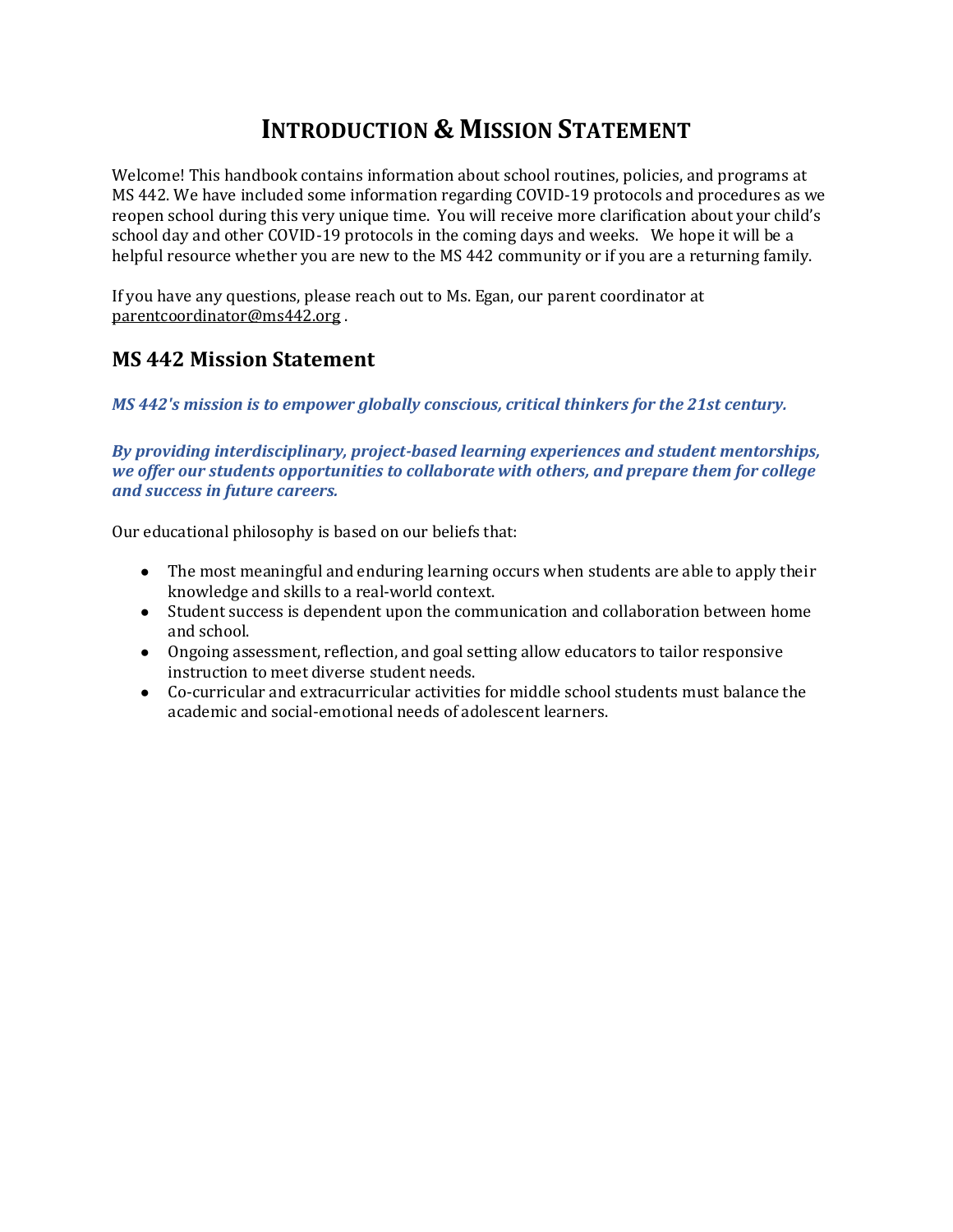# **Middle School 442- School for Innovation Staff Directory (alphabetically)**

September 2020 – June 2021 Noreen Mills, Principal – nmills@ms442.org Jason James, Assistant Principal – jjames@ms442.org

| <b>Name</b>              | <b>Title</b>                   | Email Address (@ms442.org) |
|--------------------------|--------------------------------|----------------------------|
| Mecca Alaka              | Paraprofessional               | malaka                     |
| Ken Andersen             | Teacher                        | Kandersen                  |
| <b>Monserrate Aviles</b> | <b>Guidance Counselor</b>      | Maviles                    |
| <b>Ben Ballot</b>        | Teacher                        | <b>Bballot</b>             |
| Kyle Baptiste            | Paraprofessional               | Kbaptiste                  |
| Andrea Boyce             | School Psychologist (2 days)   | Aboyce                     |
| Avery Ciarrocchi         | Teacher                        | Aciarrocchi                |
| Melissa Cleveland        | Teacher                        | Mcleveland                 |
| Julie Coiro              | <b>School Aide</b>             | Jcoiro                     |
| Mike Colonna             | Teacher                        | Mcolonna                   |
| Sean Conley              | Teacher                        | Sconley                    |
| Corrine Contrino         | <b>School Business Manager</b> | Ccontrino                  |
| <b>Brian Crowley</b>     | Teacher                        | Bcrowley                   |
| <b>Ryan Daley</b>        | Teacher                        | Rdaley                     |
| Margaret Dotter          | Social Worker                  | Mdotter                    |
| Maria Egan               | <b>Parent Coordinator</b>      | Megan                      |
| Jackie Feliciano         | Paraprofessional               | <b>Ifeliciano</b>          |
| <b>Sam Fetters</b>       | Teacher                        | <b>Sfetters</b>            |
| Harvey Figueroa          | Teacher                        | Hfigueroa                  |
| LaShawn Ford             | <b>Guidance Counselor</b>      | Lford                      |
| Lisa Genduso             | Teacher/Math Coach             | Lgenduso                   |
| Jessica Gowell           | Teacher                        | Jgowell                    |
| Nora Green               | Teacher/IEP Coordinator        | Ngreen                     |
| Steven Herman            | Teacher                        | sherman                    |
| Sultana Jesmeen          | Paraprofessional               | Sjesmeen                   |
| Cheryl John              | <b>School Nurse</b>            | Cjohn6@schools.nyc.gov     |
| Kendall Johnson-Smith    | Wediko Children's Services     | Wediko                     |
| Marsha Jones-Wilson      | Speech Teacher                 | Mjones-wilson              |
| Damian Jones             | Teacher                        | Djones                     |
| Priyanka Katumuluwa      | Teacher                        | Pkatumuluwa                |
| Cristin Keeler           | Occupational Therapist         | Ckeeler                    |
| Glen Kurs                | Teacher                        | Gkurs                      |
| Adam Langlais            | Teacher                        | Alanglais                  |
| Eric Lee                 | Teacher                        | Elee                       |
| Lorraine Macia           | Paraprofessional               | Lmacia                     |
| Chris Marro              | Teacher                        | cmarro                     |
| Meghan McGrew            | Teacher                        | Mmcgrew                    |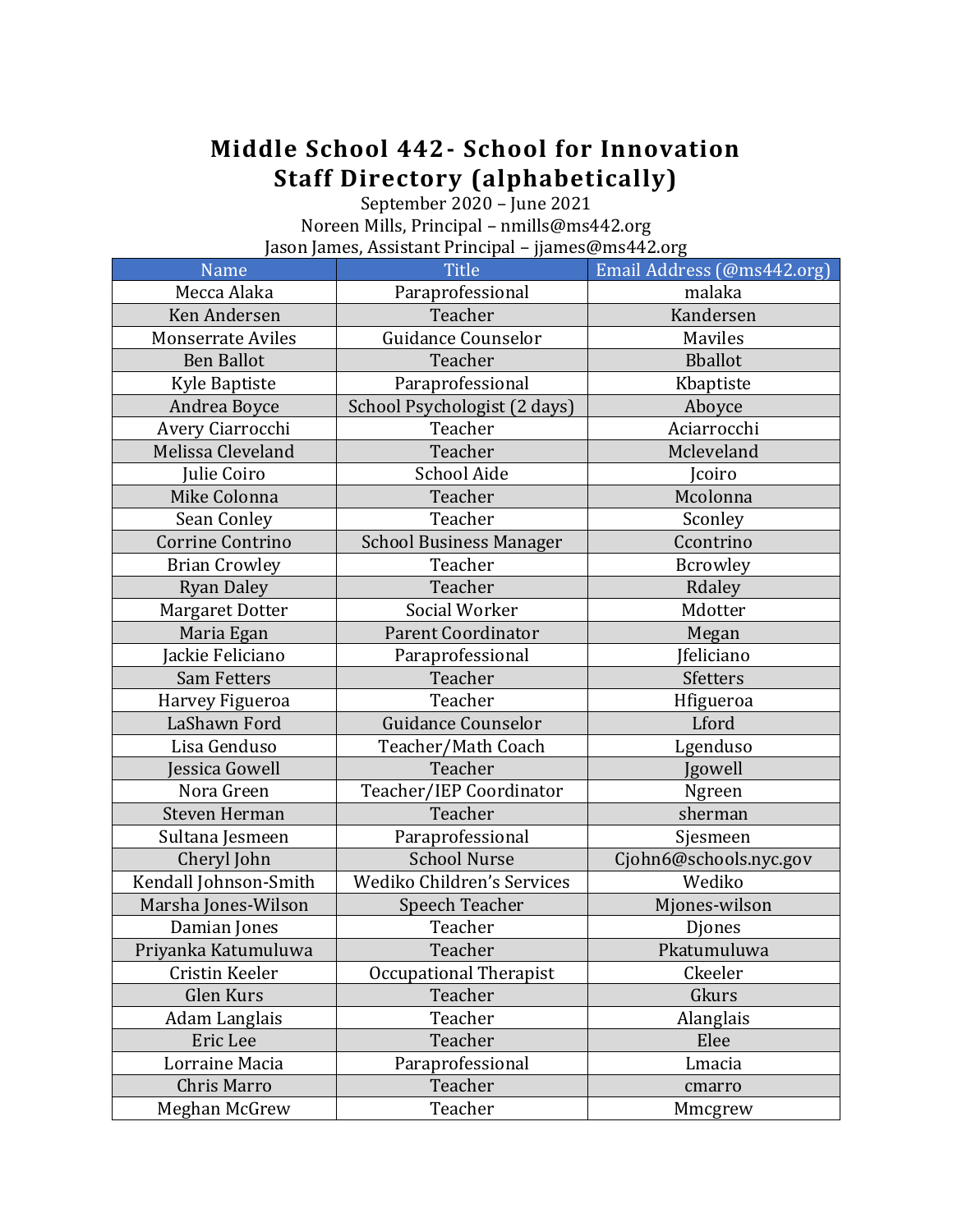| <b>Brittany Minondo</b>   | Paraprofessional        | Bminondo      |
|---------------------------|-------------------------|---------------|
| Ryan Monaco               | Teacher                 | Rmonaco       |
| Yesenia Molina            | Teacher/Dean            | Ymolina       |
| <b>Kyle Nolting</b>       | Teacher                 | Knolting      |
| <b>Timothy Nowak</b>      | Teacher                 | Tnowak        |
| <b>Allyson Nusser</b>     | Teacher/Literacy Coach  | Anusser       |
| Susan Oh                  | ENL Teacher (2 days)    | Soh           |
| Ed Oliva                  | Teacher                 | Eoliva        |
| <b>Matt Perron</b>        | Teacher                 | Mperron       |
| Jane Pieratti             | <b>School Secretary</b> | Jpieratti     |
| Catherine Plichta         | Teacher                 | Cplichta      |
| Alicia Rivera             | Teacher                 | Arivera       |
| Norma Rosas               | <b>School Aide</b>      | <b>Nrosas</b> |
| <b>Tiffane Sampson</b>    | Paraprofessional        | Tsampson      |
| Annamarie Scavarda        | Teacher                 | ascavarda     |
| Devin Silva               | Teacher                 | <b>Dsilva</b> |
| Amanda Sklar              | Teacher                 | Asklar        |
| Anita Smith               | Paraprofessional        | Asmith        |
| Elana Taubman             | Teacher                 | Etaubman      |
| <b>Gregory Tavoularis</b> | Teacher/Dean            | Gtavoularis   |
| Dennis Virga              | Teacher                 | dvirga        |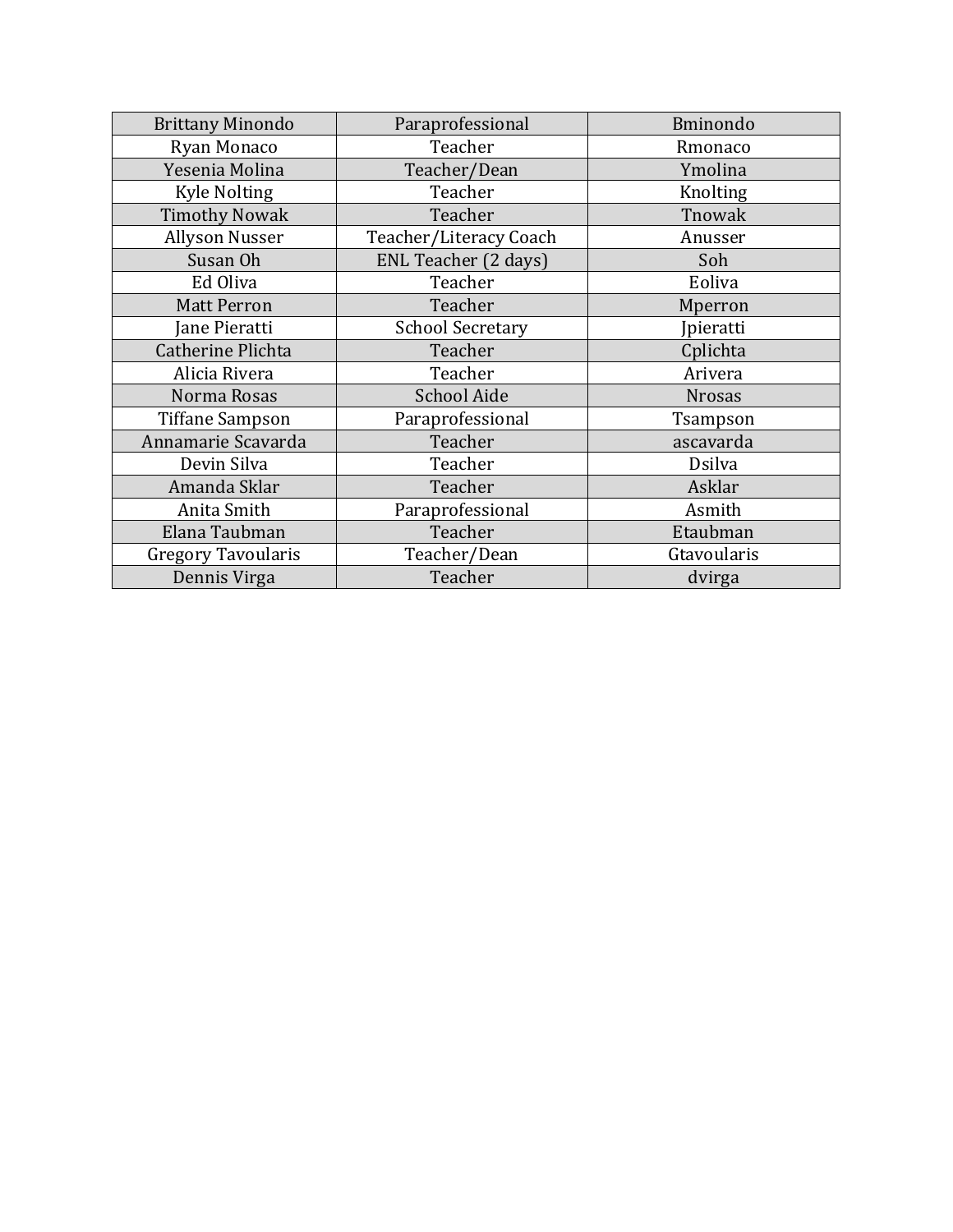# **COVID-19 Policy and Information**

We have added information on reopening during COVID-19 so we could continue to communicate the most up-to-date information with you. We tried to give answers to any questions you may have at the beginning of this unprecedented school year and will continue to update you as more information comes to us.

### **Training and Education**

Staff will undergo training, including proper hand and respiratory hygiene, the importance of avoiding touching their faces, and social distancing guidelines using guidance from the New York State Department of Health, The Center for Disease Control and the DOE on health and safety protocol prior to reopening of school and in advance of students returning to the building.

During the first weeks of school, students will receive training and have opportunities to practice health and safety procedures for a successful school day.

Health and safety protocols will be reviewed and reinforced throughout the school year.

### **Hand Cleaning/Sanitizing:**

Students and staff shall practice frequent hand washing with soap and water for at least twenty seconds, scrubbing thoroughly and drying with paper towels. Students will be asked to use hand sanitizer upon entering their classrooms in the morning. It's recommended students bring a small bottle of hand sanitizer to school for personal use throughout the day.

#### **Hand Sanitizing Stations:**

Hand sanitizer stations will be located at the entrance of the building as well as throughout the building in high-traffic areas.

#### **Instructional Space Sanitizing**

Classrooms and common areas will be cleaned every night by the custodial staff using electrostatic sprayers and DOE approved cleaners. Some high traffic areas like bathrooms will be cleaned throughout the day.

#### **Mask Policy**

Students must wear face masks when in the school building, and they must keep appropriate social/physical distancing. The school will have surgical masks available for students as needed. Face masks should be worn so that they cover both nose and mouth at all times. All masks for staff and students are subject to approval by the principal. Neck fleeces, bandanas and/or gaiters **are not** permitted. Non-disposable masks should be washed daily.

Masks should be plain and free of any objectionable statements about or support for any group, product, political view and so on. The administration has the right to ask any student or staff member to consider an alternate mask if one is deemed inappropriate.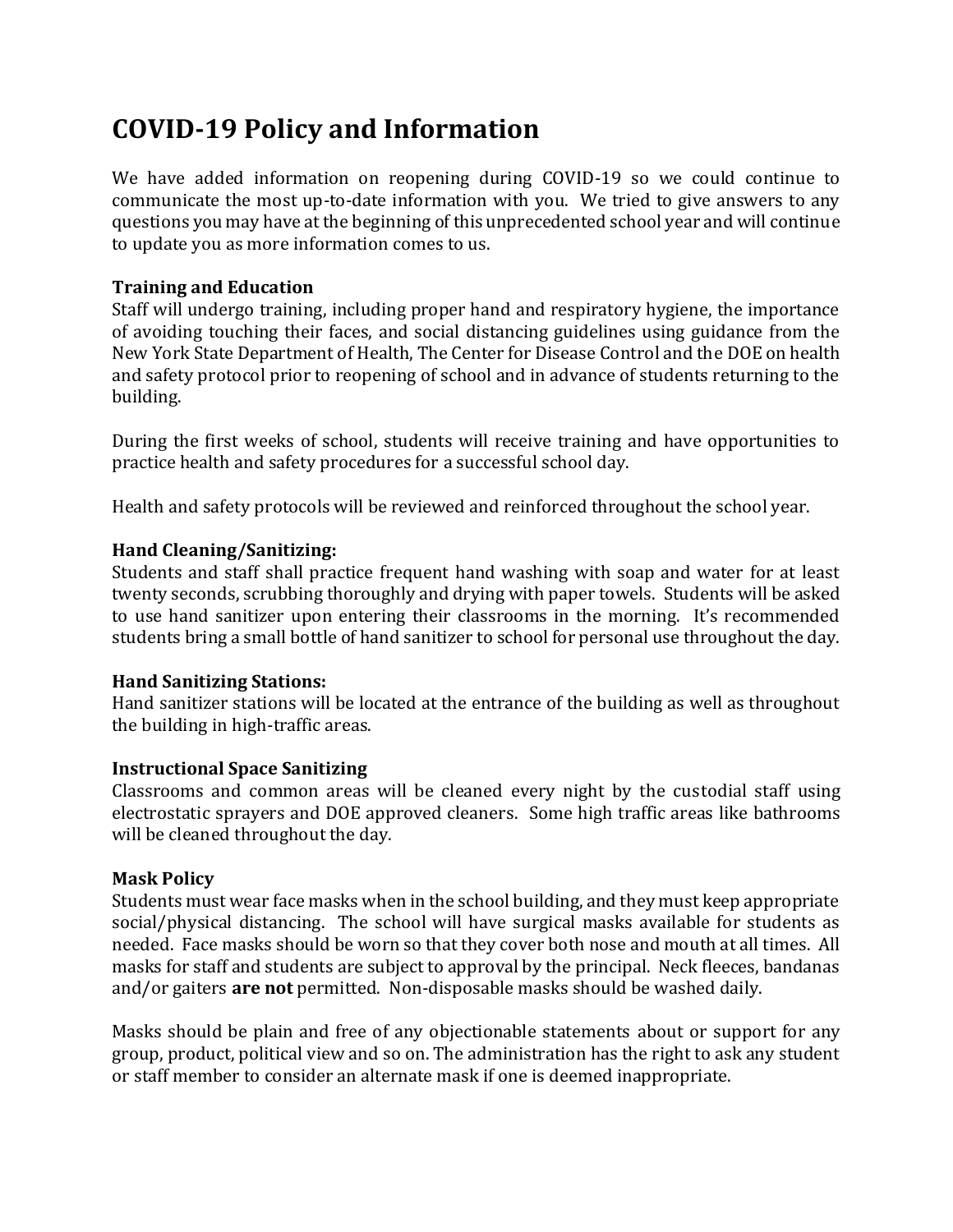Students will be permitted to remove masks to eat and drink and/or while they are outside during outdoor learning periods, providing they are maintaining social distancing.

### **Signage**

Signage to indicate the direction of travel in hallways and stairways for consistent flow, social distancing and proper distancing for line-up and movement of students and/or classes will be deployed throughout the school building.

### **Restroom Protocol**

Students and staff will be encouraged to employ proper hand and respiratory hygiene. Windows in restrooms will be kept open for improved ventilation. Paper towels and soap will be provided.

Restrooms will be frequently sanitized throughout the day by our custodial staff and thoroughly cleaned after dismissal.

Social distancing should be maintained while using or waiting for the restroom. Restrooms will be adjusted to accommodate physical distancing requirements, e.g., use of alternate stalls and/or sinks and will be monitored by staff members as much as possible.

### **Water Bottles**

Students will be permitted to use the water bottle filling stations in the building. Single use water bottles are also permitted. Personal water bottles must be brought home and sanitized each day. It is strongly encouraged that all students and staff label their personal water bottles.

### **Ventilation**

Proper ventilation will ensure air flow from outdoor air, this includes having windows and doors open at the same time across all rooms to maximize cross ventilation. Windows will be opened as frequently as possible to allow for maximum ventilation.

### **Supplies**

Items and supplies will NOT be shared. Students and staff are not permitted to share electronic devices or learning resources.

During the initial stage of reopening, students will **NOT** be permitted to use their lockers for storage of educational materials. They will carry all materials in their backpacks/bookbags throughout the day.

#### **Bake Sales/Celebrations**

Until further notice, there will be no distribution and/or sale of food, snacks, goodie bags, or other items.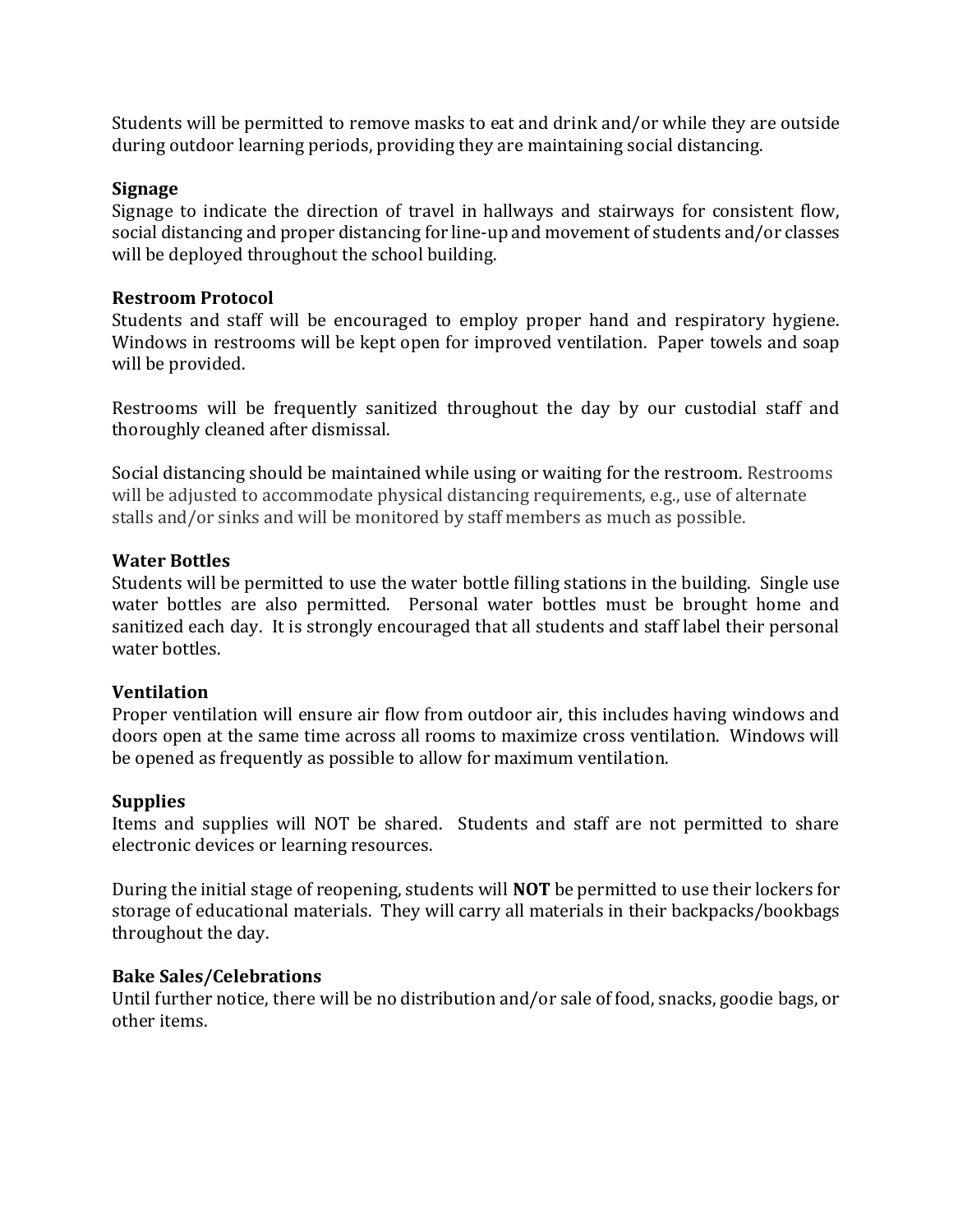# **NYC DOE COVID-19 School Health Policy**

### **Daily Health Screenings**

Daily health screenings, including temperature checks, must be completed at home by families and by school-based staff. The DOE will launch a robust education campaign that makes clear to parents and school-based staff how important these daily health checks are to keeping school communities healthy and safe. The DOE is also committed to purchasing thermometers for at-home use for families who may need them.

School-based staff and students cannot report to school if they have**:** 

- Been knowingly in close or proximate contact in the past 14 days with anyone who has tested positive through a diagnostic test for COVID-19 or who has or had symptoms of COVID-19.
- Tested positive through a diagnostic test for COVID-19 in the past 14 days.
- Experienced any symptoms of COVID-19, including a temperature of greater than 100.0°F, in the past 14 days.
- Traveled internationally or from a state with widespread community transmission of COVID-19 per the New York State Travel Advisory in the past 14 days.

# **COVID-19 While at School**

## **Student showing signs of COVID-19 in the classroom**

- Student showing signs of COVID-19 will be escorted to the isolation room by a staff member. The isolation room is located across from the Nurse's Office on the third floor.
- Nurse will evaluate the student. If student needs to be picked up, the nurse will suggest the student see a medical professional to get tested.
- Area student was sitting needs to be cleaned and disinfected.

## **Unconfirmed Case in a School (Student and Staff)**

- Anyone showing signs will be removed from the classroom or building.
- The classroom and school building will remain open.
- Contact tracing will occur only if there is a laboratory confirmed case or if the person was in close contact with a presumed positive.
- If the individual is tested and it's negative, they can return to the building after presenting clearance from a health care provider **AND** after being symptom free for 24 hours without the use of medication.
- If the individual is not tested or seeks clearance from a health care provider, the individual cannot return to school until 10 days have passed from the first symptom and after being symptom free for 24 hours without the use of medication.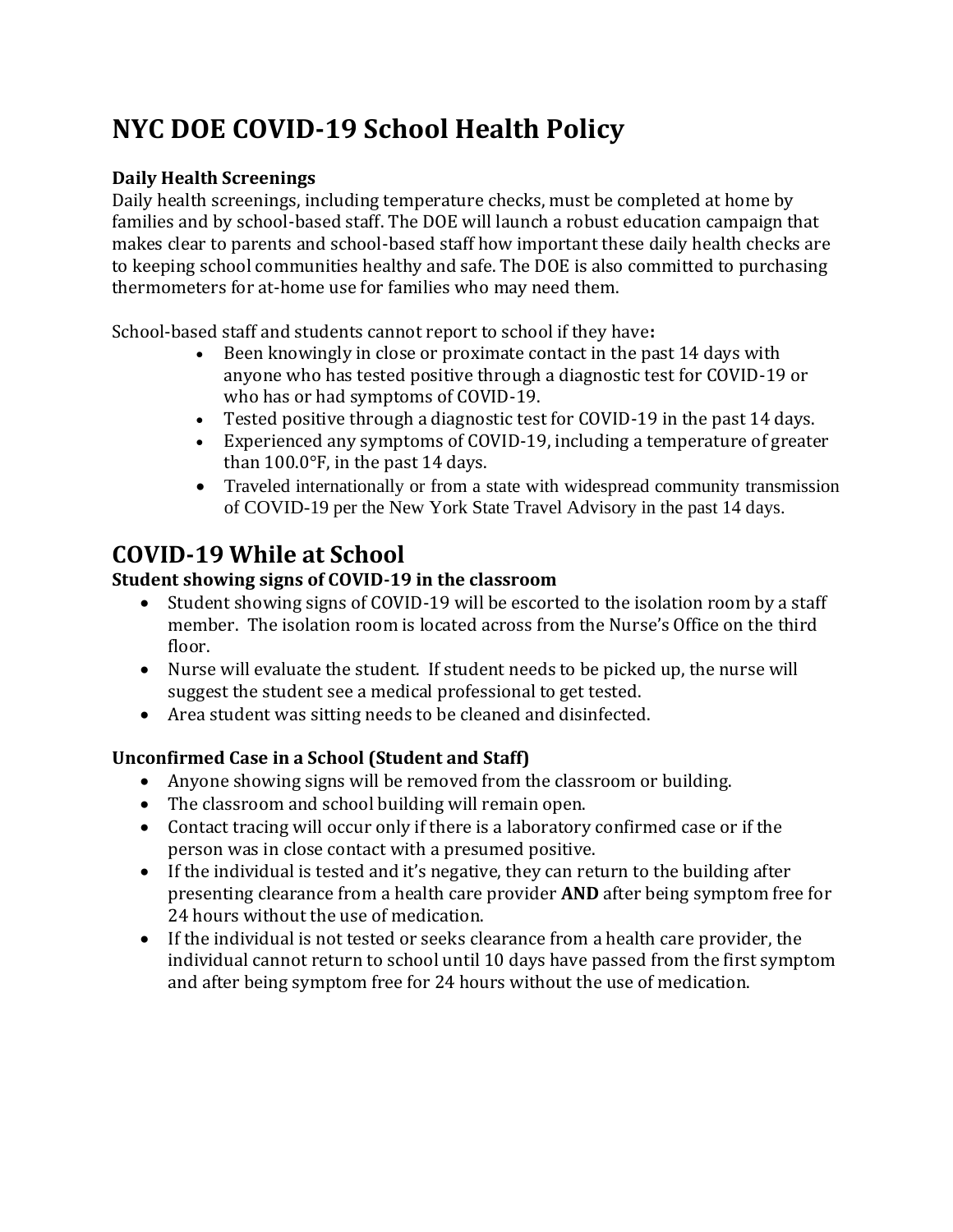### **One Confirmed Case**

- Department of Health will notify the principal and Central DOE of positive case.
- Principal notifies the Building Response Team (BRT), superintendent, and affected teacher(s). The BRT notifies the Borough Safety Director.
- All students and staff in close contact with a confirmed case go into quarantine for 14 days since the last exposure to that case.
- Learning continues remotely for students in quarantine. A negative COVID-19 test result of an individual in close contact of the positive individual does not reduce the mandatory quarantine of 14 days.
- NYC Test and Trace will conduct interviews with the affected individual and school administration to establish if there are any additional close contacts.
- NYC Test and Trace will determine if staff member is a close contact. If deemed NOT, they can opt to return to work. If they are deemed a close contact, they must complete the 14-day quarantine.
- The school will notify families for students who are confirmed close contacts as well as families to let them know there is a confirmed case but their child was not considered a close contact.

### **Two or More Confirmed Cases**

- If two or more confirmed cases present within seven days of each other, NYC Test & Trace Corps and DOHMH begins investigation immediately and makes every attempt to conclude the investigation within 24 hours.
- DOHMH will notify the principal and Central DOE of confirmed case.
- Principal notifies Building Response Team, superintendent, and informs affected teacher(s). Building Response Team notifies Borough Safety Director.

### **During the NYC Test & Trace Corps and DOHMH investigation**

- o Two or more confirmed cases within the same class triggers a classroom quarantine but the school stays open.
- o Two or more confirmed cases within the same school triggers classroom quarantines and school is closed for a minimum of 24 hours while the NYC Test & Trace Corps and DOHMH investigation is underway.
- o NYC Test & Trace Corps and DOHMH must determine by 6:00 pm whether the school needs to remain closed beyond the minimum 24 hours in order to reach the conclusion of the investigation.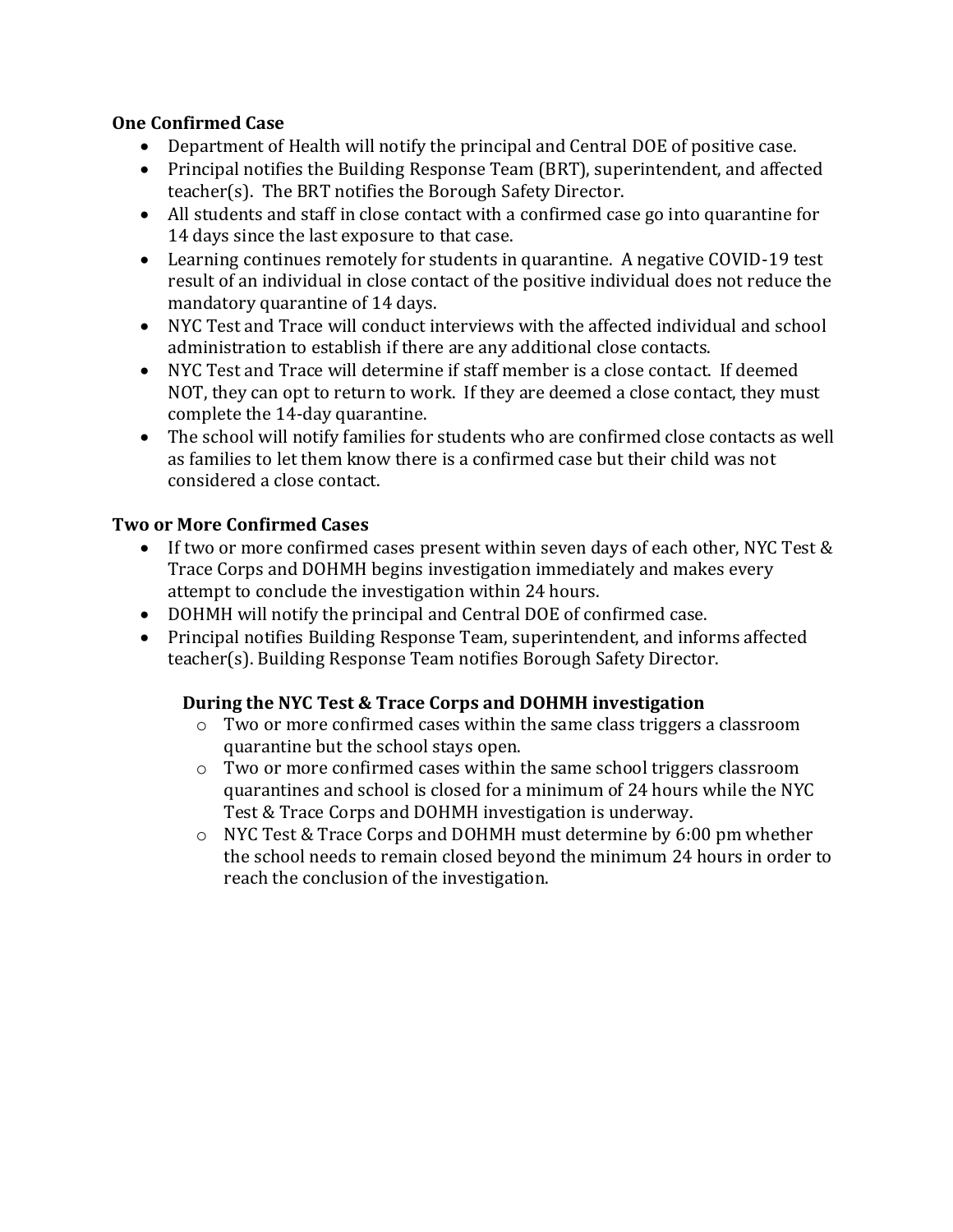| <b>Conclusion of Investigation</b>                            | <b>During</b><br><b>Investigation</b><br>(for at 24 hours) | <b>After Investigation</b>                                                       |
|---------------------------------------------------------------|------------------------------------------------------------|----------------------------------------------------------------------------------|
| One confirmed case                                            | Close classroom,                                           | Classroom remains closed for 14 days;                                            |
|                                                               | transition to                                              | Students and staff in close contact with                                         |
|                                                               | remote learning                                            | positive case quarantine for 14 days                                             |
| At least two cases linked together                            | Close classroom,                                           | Classroom remains closed for 14 days;                                            |
| in school, same classroom                                     | transition to<br>remote learning                           | Students and staff in close contact with<br>positive case quarantine for 14 days |
| At least two cases linked together                            | Close school                                               | Classrooms of each case remain closed                                            |
| in school, different classrooms                               | building,<br>transition to                                 | and quarantined for 14 days                                                      |
|                                                               | remote learning                                            | Additional school members are                                                    |
|                                                               |                                                            | quarantined based on where the exposure                                          |
|                                                               |                                                            | was in the school (e.g., the locker room)                                        |
| At least two cases linked together                            | Close school                                               | School opens after investigation;                                                |
| by circumstances outside of                                   | building,                                                  | Classrooms remain closed for 14 days                                             |
| school                                                        | transition to                                              |                                                                                  |
| (e.g., acquired infection by<br>different setting and source) | remote learning                                            |                                                                                  |
| At least two cases, not linked but                            | Close school                                               | School opens after investigation;                                                |
| exposure confirmed for each                                   | building,                                                  | Classrooms remain closed for 14 days                                             |
| outside of school setting                                     | transition to                                              |                                                                                  |
|                                                               | remote learning                                            |                                                                                  |
| Link unable to be determined                                  | Close school                                               | Close school for 14 days                                                         |
|                                                               | building,                                                  |                                                                                  |
|                                                               | transition to                                              |                                                                                  |
|                                                               | remote learning                                            |                                                                                  |

NYC Test & Trace Corps and DOHMH Investigation Conclusions:

## **Criteria for Returning to School After Showing Symptoms**

Any individual (student or staff member) showing signs of COVID-19 can only return to school when all the following conditions are met:

- o Received a positive COVID-19 test AND
- o Isolated for 10 days AND Presents clearance from a healthcare provider AND
- o The individual has been symptom free for 24 hours without the use of medication.

#### **OR**

- o Received a negative COVID-19 test AND
- o Presents clearance from a healthcare provider AND
- o The individual has been symptom free for 24 hours without the use of medication.

#### **OR**

- o Never got a COVID-19 test AND
- o At least 10 days have passed since symptoms started AND
- o Presents clearance from a healthcare provider AND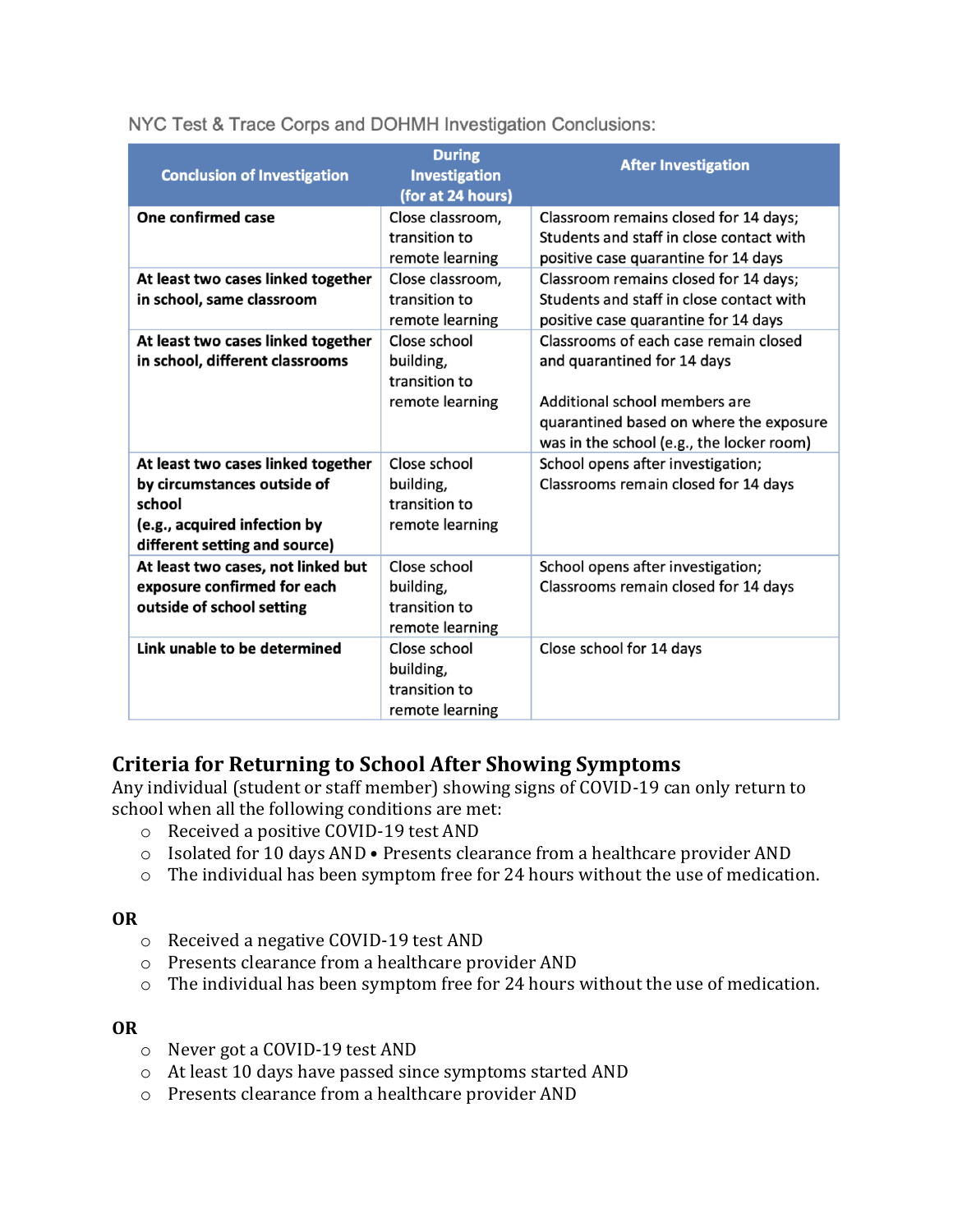$\circ$  The individual has been symptom free for 24 hours without the use of medication.

If DOHMH or NYC Test & Trace Corps determine the individual is considered a close contact of a positive case, the individual can only return to school when all the following are met:

- o The individual has completed a 14-day quarantine regardless of symptoms or COVID-19 test results since their last exposure to that case AND
- o Presents clearance from a health care provider evaluation AND
- $\circ$  The student has been symptom free for 24 hours without the use of medication.
- o Students in quarantine should participate in remote learning if feeling well enough.

# **Emergencies and Illness**

- We must have an up-to-date and valid emergency card on file for each student at all times. The link to fill out a digital emergency card for your child is provided in our online welcome packet.
- Emergency cards must indicate any custodial arrangements that have been made regarding the student. Names of all people who have permission to pick up the student must be listed on the card. A student cannot be released to someone whose name does not appear on the emergency contact card unless we receive notification in writing from a parent/guardian.
- If your child routinely takes any medication, please inform the school nurse at [cjohn6@schools.nyc.gov](mailto:cjohn6@schools.nyc.gov) and fill out the appropriate forms to be kept on file. No MS 442 staff member can distribute medication to your child.
- A MS 442 staff member will call you if your child becomes ill at school.
- Seriously ill students cannot remain in school. Please note that if your child becomes sick during the school day, someone must be available to come and pick them up from school.
- No student will be admitted to school after having a communicable disease or infection without written authorization from a physician.

In serious emergencies, the school will call an ambulance and the child will be escorted to the hospital by a staff member. A parent or guardian should meet them at the hospital as soon as possible.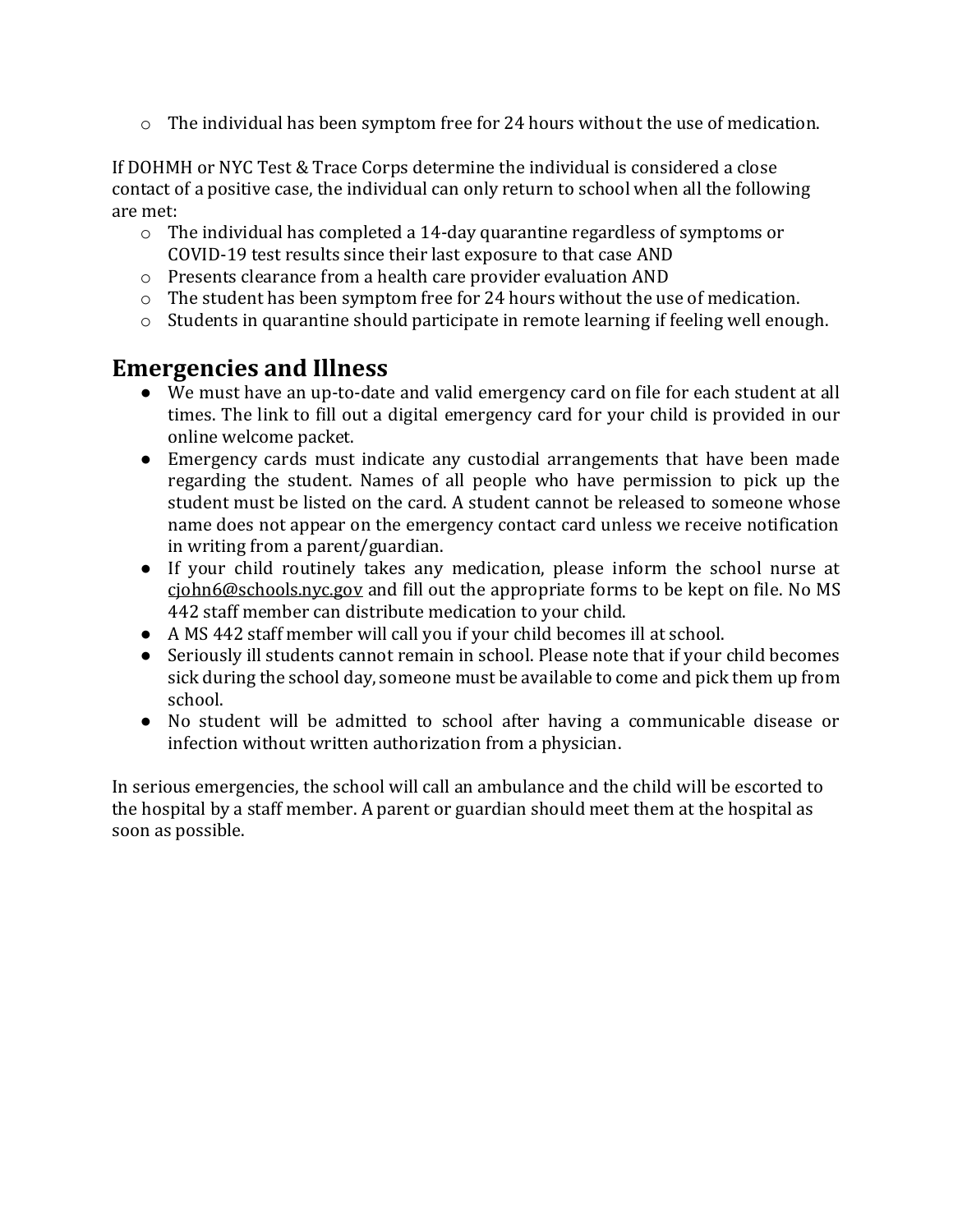# **Student Arrival**

• To keep students socially distanced and to allow for necessary random health screenings, student arrival times will be staggered.

| h | $8:30$ am |
|---|-----------|
|   | $8:35$ am |
| R | 8:40 am   |

- Students will line up along the sidewalk on social distancing markers placed around the perimeter of the school building. Students should arrive as close as possible to their arrival time to avoid crowding on the sidewalk.
- After random health screenings, students will go directly to their first period class. Students can grab a breakfast after moving through the health screening.

# **Student Dismissal**

• To keep students socially distanced, student dismissal times will be staggered.

| 6 | 1:45 pm   |
|---|-----------|
|   | $1:50$ pm |
|   | $1:55$ pm |

• Students will be dismissed to the street. If you plan to pick up up your child, please be on time.

# **Attendance Policy**

Regular and uninterrupted attendance is vital to success in middle school. Students should not come to school if they are sick but they should also not be absent without cause. This includes students who are learning remotely full time as well as students in the hybrid model. A parent or guardian must email the parent coordinator in the event of a student's absence (in the event you do not have access to email, you can call the school at 718-369- 4480). Students are required to make up any work they miss as the result of an absence. You will receive a call each day that your child is absent from in-person school or late to in-person school as well as remote-only students.

An absence of more than two days requires a doctor's note indicating the reason for absence and permission for the student to return to school.

MS 442 must use "attendance" and not "interaction" as a measure of student engagement and instructional time in remote and in-person settings.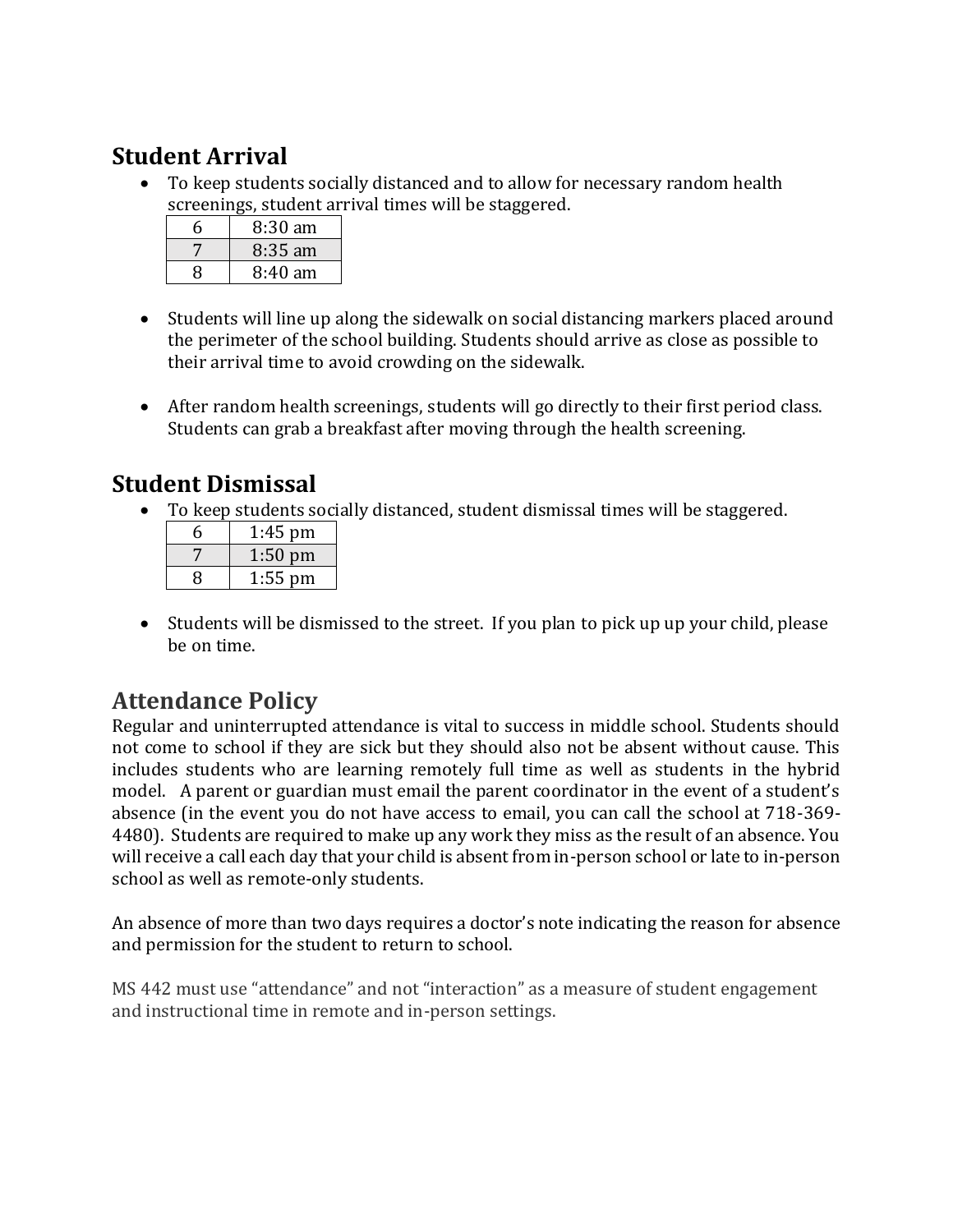The definition of "present" is defined as:

- **In Person:** Student is physically present in the classroom/ school learning environment for instruction during the scheduled day.
- **Remote**: Student is virtually present in a virtual learning environment for synchronous instruction (live lessons) during the scheduled school day.

Schools are to report attendance for both remote and in-person students by 4:00 p.m. each day.

Please visit the DOE's website for more information about attendance. [www.schools.nyc.gov/school-life/rules-for-students/attendance](https://www.schools.nyc.gov/school-life/rules-for-students/attendance)

### **Lateness**

Being on time, whether remote or in-person, is essential to student success. If lateness becomes a concern, you will receive a phone call or email.

## **Students who Arrive on the Incorrect Day for in-person Learning**

If your child arrives to school on the incorrect day, we will contact you to pick the student up or send them home if prior permission was obtained.

Students who show up on the incorrect day cannot be placed in a class pod. If you need support with childcare on days your child is not in school, contact our parent coordinator for possible options such as Learning Bridges.

https://www.schools.nyc.gov/enrollment/enrollment-help/learning-bridges

## **Visitors**

- In an effort to limit the number of visitors in a school at any given time, schools are encouraged, where possible, to address all visitor and parent concerns by phone or computer.
	- o Principals and designated staff should conduct meetings remotely where possible (e.g. Zoom, MS Teams, Google Meets).
- When it is necessary to hold a meeting in person, all visitors are required to follow the visitor control protocols, including temperature checks, complying with physical distancing requirements and wearing a face covering.
	- o Visitors must leave their names and contact information in the event they need to be notified for COVID-19 purposes.
	- o All visitors must receive a visitor's pass, which must be returned upon exiting the building.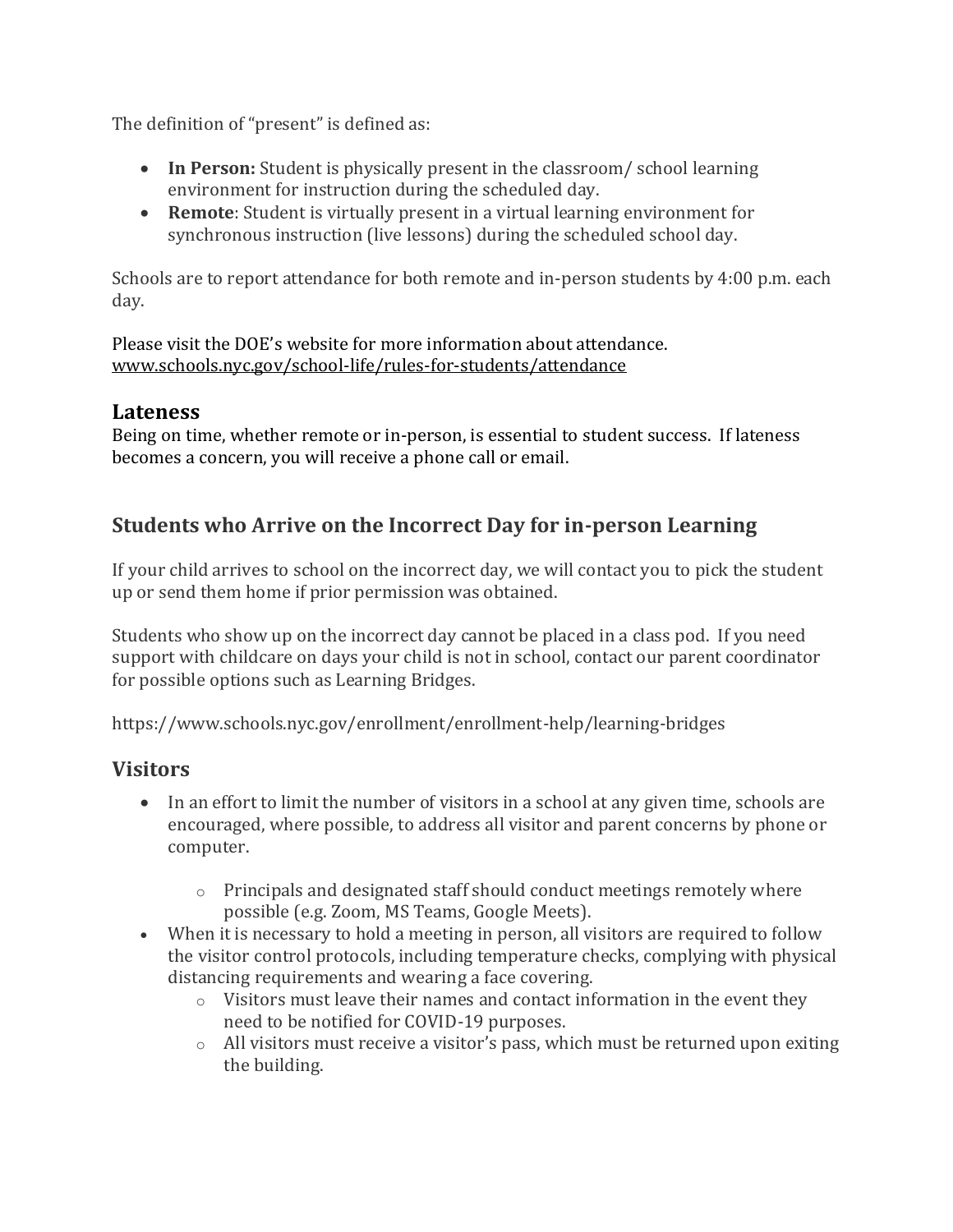- o All visitors must be escorted to and from the meeting destination, in order to prevent visitors from accessing unauthorized areas, limiting the possibility of exposure.
- If a parent is called to the school to pick up their child, the child must be brought to the main lobby to meet the parent.
- Non-essential individuals will not be allowed to enter school buildings.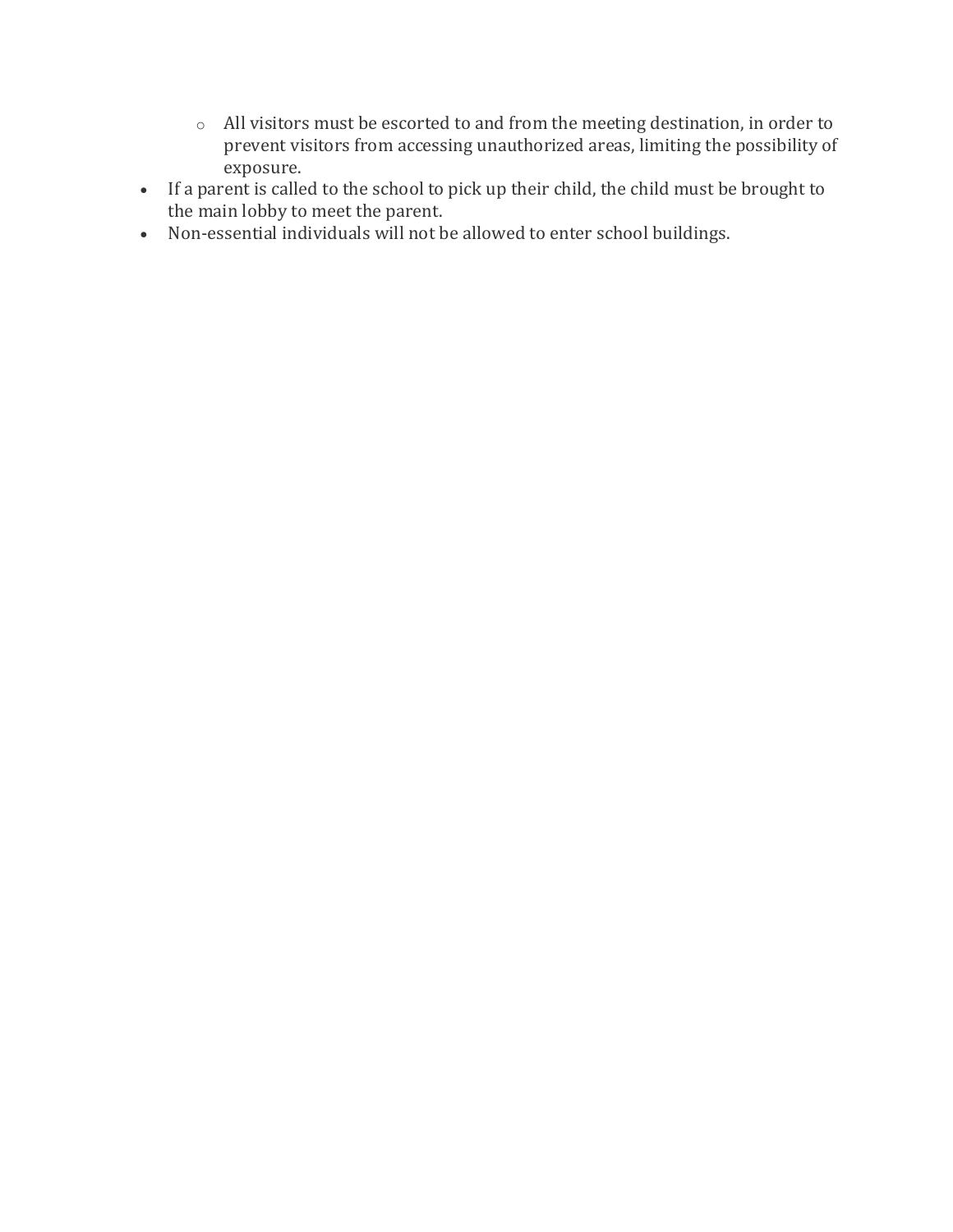# **ACADEMICS**

### Academic Standard

The NYC Department of Education requires students to meet performance objectives in English Language Arts, mathematics, science, and applied learning through the Next Generation Standards.

### **Mastery Based Grading and Assessments**

We employ various assessment tools including rubrics, tests, homework, class work, projects, reports, and a portfolio showing evidence a student has mastered an outcome or standard.

In a **Mastery Based** learning environment, students make progress by demonstrating independent mastery of learning goals, or outcomes. Goals are transparent from the start. Feedback focuses on critical next steps to achieve and deepen mastery of skills and content over time.

Every MS 442 course has a set of learning outcomes. These are student-friendly "I can …" statements that students should be able confidently say once they have mastered the learning standards that are connected to that course. For example, a science learning outcome in science might be, "I can use evidence to support the causes and effects of climate change."

#### **The Mastery Process**

- Students start the year with "Not Yet" made growth toward mastery for respective learning outcomes.
- Teachers determine whether a student has mastered a learning outcome by looking at their work on the assessments connected to that learning outcome.
- Student work on an assessment is rated with a mastery rating (below), depending on the evidence of growth that work provides.
- When teachers have collected enough assessment data from a student, we can publish a mastery conclusion for that student.

| <b>Not Yet</b>     | Student's school work shows no evidence of growth<br>toward mastering the learning outcome.                                                             |
|--------------------|---------------------------------------------------------------------------------------------------------------------------------------------------------|
| <b>Approaching</b> | The student's school work shows evidence of<br>growth toward mastering the learning outcome. The<br>student still needs more evidence to claim mastery. |
| <b>Meeting</b>     | The student's school work shows evidence of<br>mastering the learning outcome.                                                                          |
| <b>Exceeding</b>   | The student's school work shows evidence of<br>mastering skills and/or concepts related to, but<br>beyond the challenge of the learning outcome.        |

#### **Mastery Ratings for Student Work**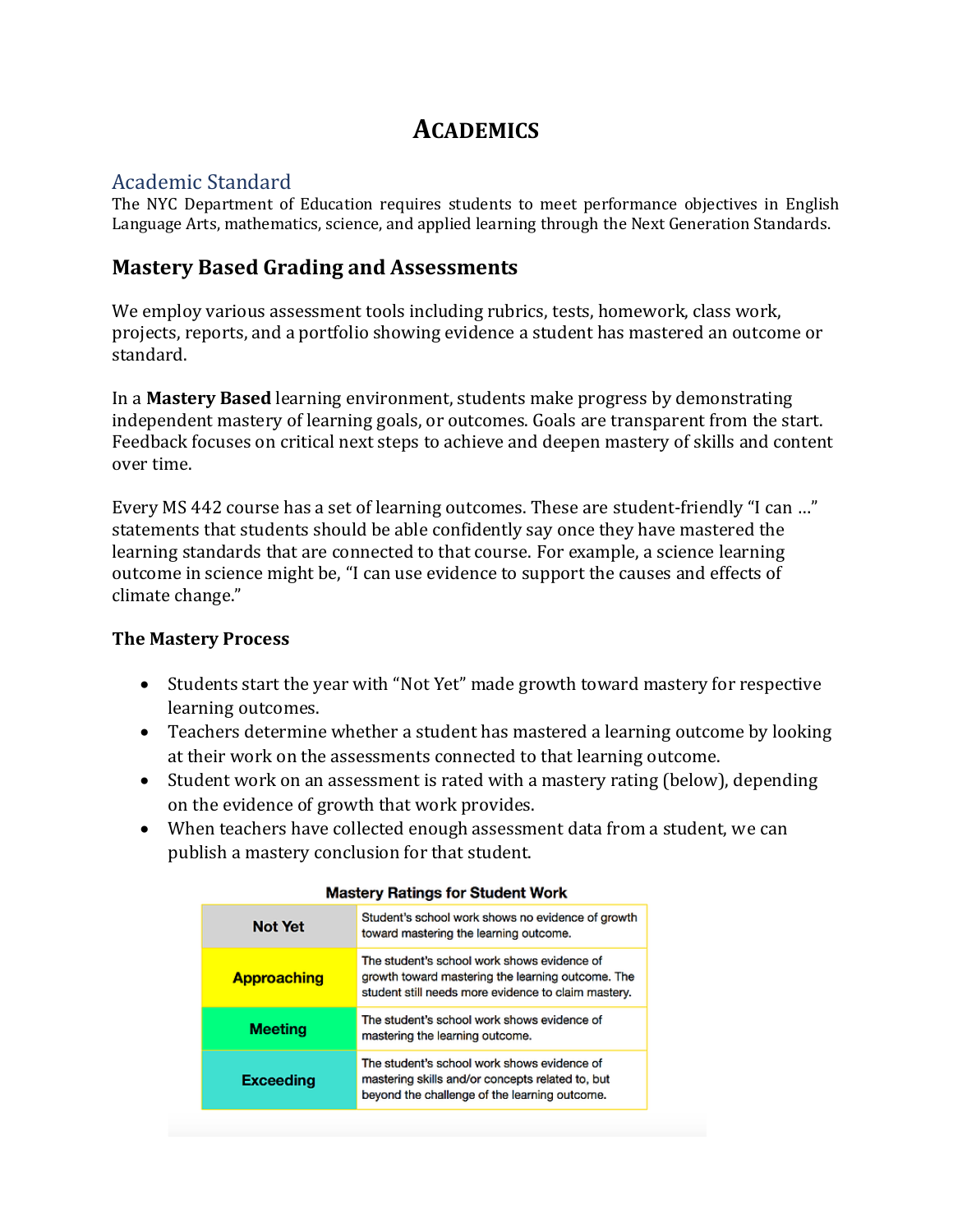#### **Homework**

We do not assign "busy work" and all homework is designed to support the curriculum. The purpose for homework is to give students the opportunity to extend lessons, practice skills, and engage in critical thinking. **To support this, all MS 442 students are required to read for at least 30 minutes each night.**

More specific homework policies and procedures will be communicated by your child's teachers.

It is important to us that homework does not add stress to family life or prevent students from participating in extracurricular activities. Please proactively communicate with your child's teachers if issues arise.

# **PARENT INVOLVEMENT**

## **Parent Teacher Association (PTA)**

**Every parent is automatically a member of our school's Parent Teacher Association.** Our PTA is a great way for parents and teachers to participate in the leadership of the school. Parent volunteers can help coordinate fundraising efforts like annual catalog sales, bake sales, and raffles. Please attend the PTA's monthly meetings to participate in decision-making and share ideas.

To learn more about PTAs in New York City's public schools, read Chancellor's Regulation A-660 on the DOE website, [www.nyc.gov/schools.](http://www.nyc.gov/schools)

Reach out t[o pta@ms442.org](mailto:pta@ms442.org) if you have any questions regarding the PTA or would like to volunteer.

### School Leadership Team (SLT)

The School Leadership Team is a committee charged with developing the Comprehensive Educational Plan (CEP) for the school and aligning the school's budget with the CEP. MS 442's SLT consists of five staff members and five parent members. The team meets once per month.

To learn more about SLTs in New York City's public schools, read Chancellor's Regulation A-655 on the DOE website, [www.nyc.gov/schools.](http://www.nyc.gov/schools)

### **Conferences & Parent/Teacher Nights**

- Formal parent-teacher conferences will take place twice a year (November and March).
- Two additional parent nights will take place in September and May.
- Progress reports will be given out twice during the school year and report cards will be given out once in June.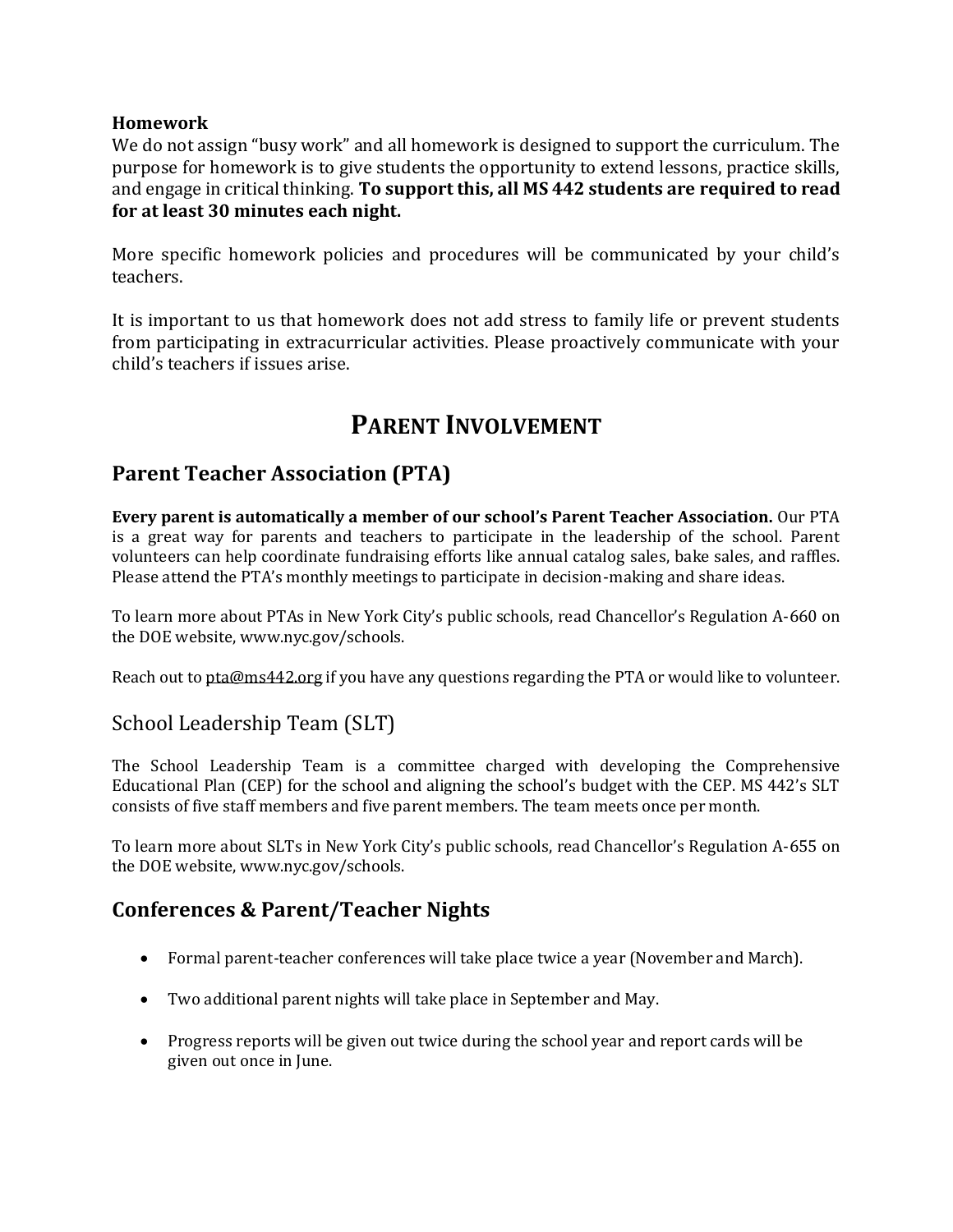# **STAYING INFORMED AND SCHOOL-HOME COMMUNICATION**

Elementary schools tend to communicate with parents by stuffing students' backpacks with letters to parents. While student notices are occasionally sent home via backpacks in middle school (and it is the student's responsibility to see that all notices are delivered to parents/guardians) there are other ways you can expect communication between our school and your home.

## **Phone**

- MS 442 utilizes an automated phone calling system that will notify parents when their child is late or absent.
- We also make weekly "Robo Calls" to the phone numbers we have on file. The system will call homes to remind parents of upcoming school-wide events (parent-teacher conferences, PTA meetings, etc.). **Please make sure your phone numbers are upto-date.**

## **Online**

- Our school website, www.ms442.org, is regularly updated with school and DOE information so please check it often.
- MS 442 has a Facebook page. Please make sure to follow us and check the website often for updates. [www.facebook.com/MS442Brooklyn.](https://www.facebook.com/MS442Brooklyn)
- Our school utilizes Mastery Connect as an online grade tracker. Parents can gain access to their child's account and see their progress in all their classes. More information will be provided at the start of the school year.

### **Email**

- Parents are encouraged to use email as a primary means of communication with teachers. Teacher emails are provided in this handbook.
- Each student is assigned an MS 442 Hive/Gmail account. Parents can access up-todate grades, behavior and assignments for each class.
- MS 442 also sends out a weekly email to help keep parents informed. Visit our website and follow the link to join our weekly newsletter. MS 442's Parent Teacher Association will also send their own newsletter to keep parents informed.

Your child's email account is the first letter of their first name, full last name and the last two digits of the year they will graduate from MS 442 followed by @ms442.org. For example, if you child is entering the  $6<sub>th</sub>$  grade this September 2020 and their name was Steve Jobs, then their email would be siobs23@ms442.org.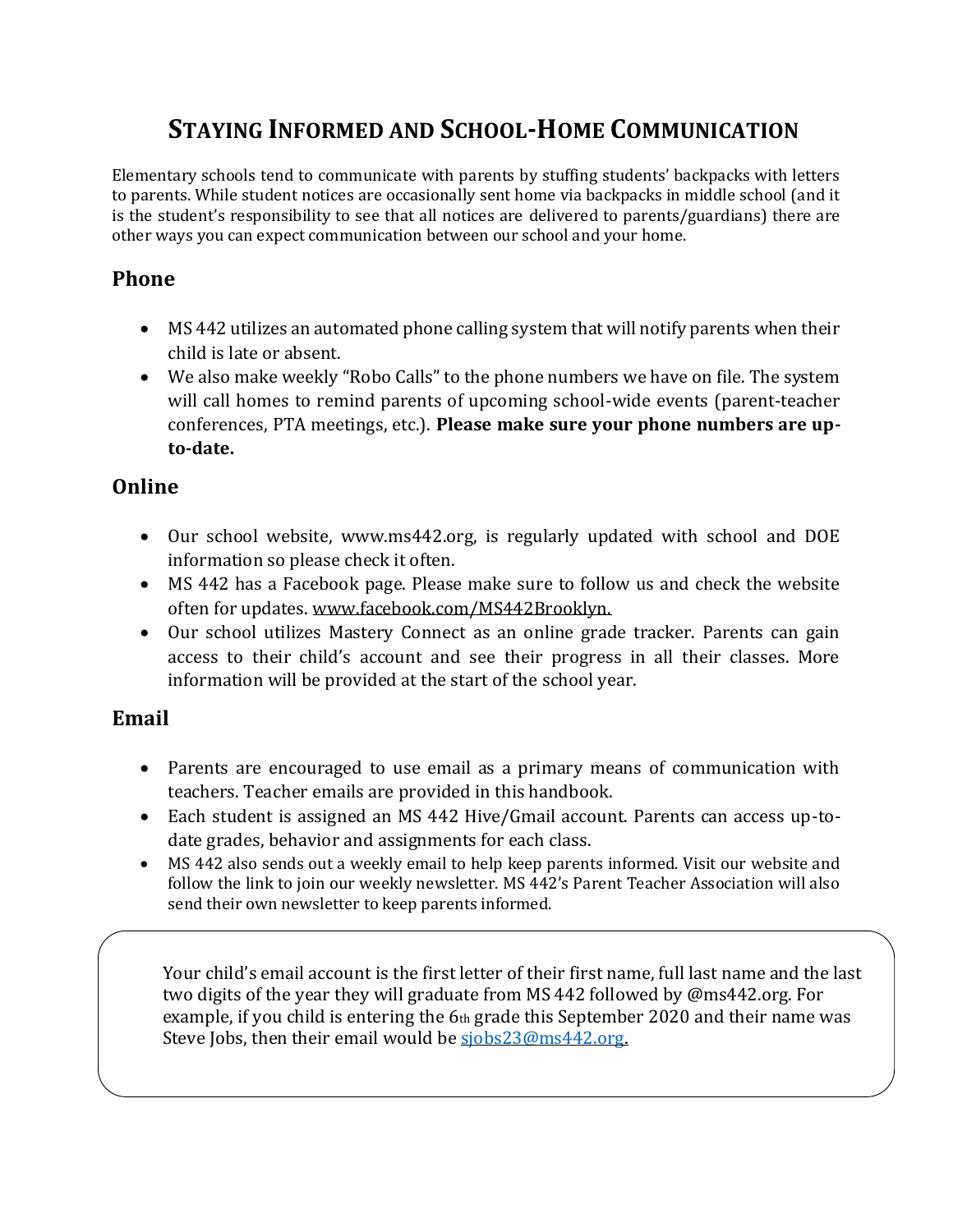### **Change of Address, Phone Number and Email**

Correct and current information for each student is essential. Please report all changes of address or telephone number (home, work, and cell number) directly to the school secretary and make the necessary changes to your child's digital emergency contact card. Current information must always be on file in the main office. Please also provide us with an email address that is frequently checked.

### **Student Records**

Parents can have access to their child's records. If you wish to see these records, request an appointment with the Pupil Accounting Secretary. If needed, a member of the staff will assist you in interpreting the records.

# **UNIFORMS AND OTHER SCHOOL POLICIES**

Our dress code is designed to incorporate some freedom for student individuality and expression, and students are always allowed to wear shirts provided to them by MS 442 clubs, teams, events, or presented to them as awards. Additionally, we have many out of uniform fundraising days throughout the school year.

## **MS 442 Uniform & Dress Code**

- Students should come to school wearing a school uniform top purchased from Flynn O'Hara. The school uniform consists of a navy, grey, or white uniform shirt. Tops from a club/team with the school logo are considered uniform attire as well.
- Jeans, leggings, trackpants and shorts can be worn as uniform bottoms.
- Skirts, shorts, and skorts should be no higher than mid-thigh on your child.
- We ask your child to wear proper and safe footwear. Open-toed shoes such as flipflops and slides (sandals with one large strap across the top of the foot) are discouraged due to safety and injury concerns when you child is participating in recess or physical education. Students should wear sneakers on the days they have physical education class.
- Hats, caps, bandanas, or head coverings not required for religious observance may not be worn inside the school during official hours. These items can be worn to school but they must be taken off when your child enters the building.
- Jackets or sweatshirts **with the hood up** may not be worn during the school day**.**
- If there are extenuating circumstances and your child is unable to report to school in full uniform please send your child to school with a note or call the main office. A dean will follow up and an exception may be made.